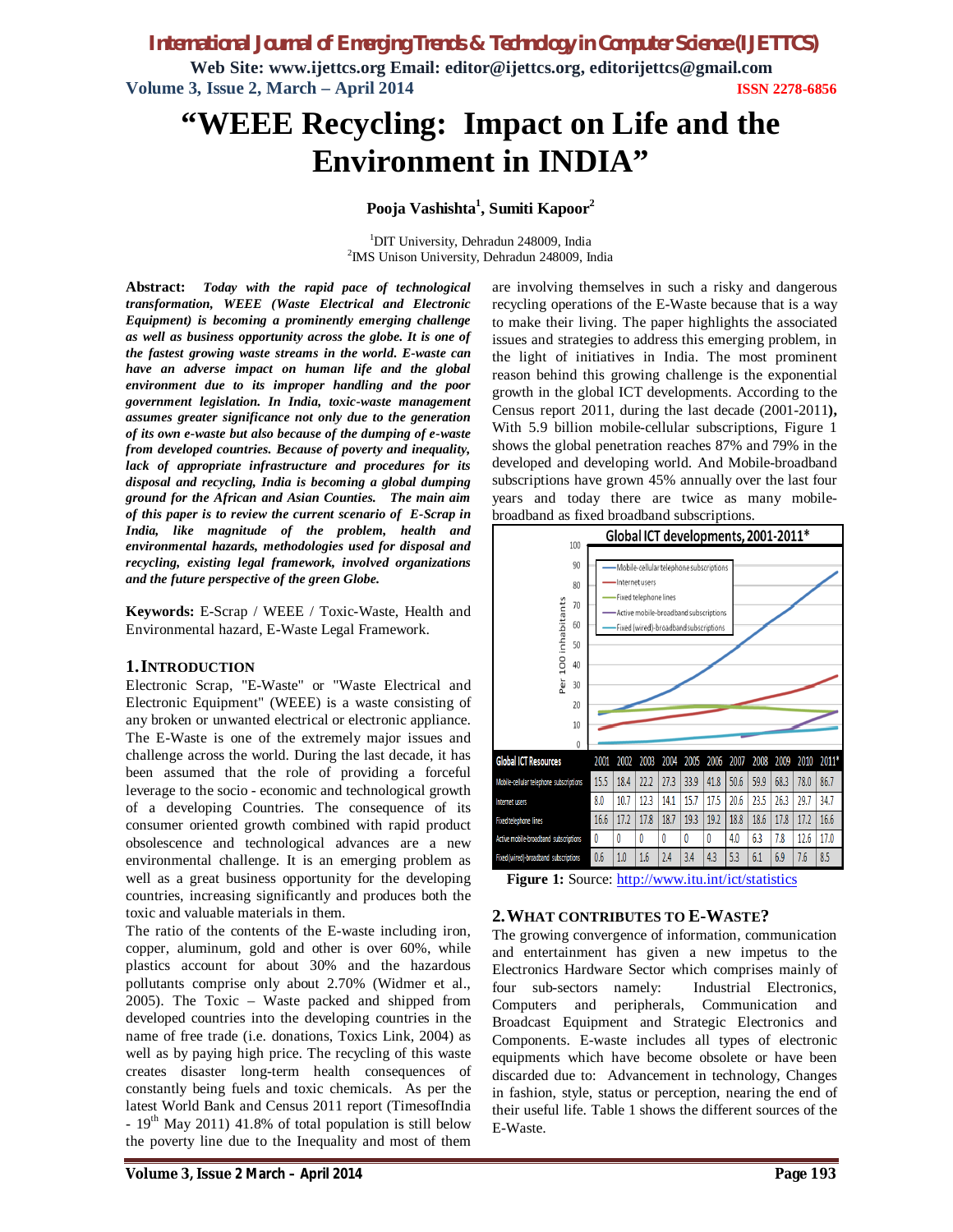| <b>Table 2: E-Waste Sources</b>                                         |                                                                                                                            |  |  |  |
|-------------------------------------------------------------------------|----------------------------------------------------------------------------------------------------------------------------|--|--|--|
| <b>Sources of E-Waste</b>                                               |                                                                                                                            |  |  |  |
| <b>Household</b><br><b>Appliances</b>                                   | Washing machines, Dryers,<br>Refrigerators, Air-conditioners,<br>Vacuum cleaners, Coffee<br>Machines, Toasters, Irons etc. |  |  |  |
| <b>Office, Information</b><br>& Communication<br>Equipment              | PCs, Laptops, Mobiles,<br>Telephones, Fax Machines,<br>Copiers, Printers etc.                                              |  |  |  |
| <b>Entertainment &amp;</b><br>Consumer<br><b>Electronics</b>            | Televisions, VCR/DVD/CD<br>players, Hi-Fi sets, Radios, etc                                                                |  |  |  |
| <b>Lighting</b><br>Equipment                                            | Fluorescent tubes, sodium lamps<br>etc. (Except: Bulbs, Halogen<br>Bulbs)                                                  |  |  |  |
| <b>Electric and</b><br><b>Electronic Tools</b>                          | Drills, Electric saws, Sewing<br>Machines, Lawn Mowers etc.<br>(Except: large stationary<br>tools/machines)                |  |  |  |
| Toys, Leisure,<br><b>Sports and</b><br><b>Recreational</b><br>Equipment | Electric train sets, coin slot<br>machines, treadmills etc.                                                                |  |  |  |
| <b>Imports</b>                                                          | Developed Countries (i.e. US,<br>UE etc.)                                                                                  |  |  |  |

# **Table 2:** E-Waste Sources

### **3.MAGNITUDE OF E-WASTE: ACROSS THE GLOBE**

An estimate, according to a report by UNEP titled, "Recycling - from E-Waste to Resources," e-waste generation and its exponential growth rate impart data and statistics that had to be analyzed by people across the globe. 50 million tons of E-waste is produced each year and the amount of e-waste being produced - including mobile phones and computers - could rise by as much as 500 percent over the next decade in some countries, such as India.

#### **3.1 MAGNITUDE of E-WASTE: INTERNATIONAL**

The United States is the world leader in producing electronic waste, tossing away about 3 million tons each year. China already produces about 2.3 million tons (2010 estimate) domestically, second only to the United States. Despite having banned e-waste imports, India and China remains a major e-waste dumping ground for developed countries. Environmental Protection Agency estimates that only 15-20% of e-waste is recycled, the rest of these electronics go directly into landfills and it can lead to the leaching of lead into the ground water causing problems to the human health. Electrical waste contains hazardous but also valuable and scarce materials. Up to 60 elements can be found in complex electronics. In the United States, an estimated 70% of heavy metals in landfills come from discarded electronics.

 $\checkmark$  In USA, it accounts 1% to 3% of the total municipal waste generation.

 $\checkmark$  In European Union (EU), e-waste is growing three times faster than average annual municipal solid waste generation. A recent source estimates that total amount of e-waste generation in EU ranges from 5 to 7 million tons per annum or about 14 to 15 kg per capita and is expected to grow at a rate of 3% to 5% per year.

#### **3.2 MAGNITUDE OF E-WASTE: INDIA**

Studies so far reveal that the total e-waste generation in India is approximately 1, 46,180 tons to 3.3 lakh tons per year and is expected to touch 4 to 5 lakh tons by 2011 and is expected to grow at 10-15% per year. Of the total ewaste generated in the country, western India accounts for the largest population at 35%, while the southern, northern and eastern regions account for 30%, 21% and 14%, respectively.

 $\checkmark$  Sixty-five cities in India generate more than 60% of the total e-waste generated in India.

 $\checkmark$  The top 10 states generate 70% of e-waste in India in order of highest contribution to waste electrical and electronic equipment (WEEE) include Maharashtra, Tamil Nadu, Andhra Pradesh, Uttar Pradesh, West Bengal, Delhi, Karnataka, Gujarat, Madhya Pradesh and Punjab. Figure 2 shows the state-wise E-Waste generation in India (tons / year).



WasteGuidelines-2007/Frontpage1.pdf

 $\checkmark$  According to a study on e-waste assessment conducted jointly by MAIT and the German government's sustainable development body GTZ, in April 2010, The total quantities of generated e-waste in India, during 2007, were 3,32,979 Metric Tons (MT).and estimated import of e-waste was about 50,000 tons. Out of which 1, 44,143 tones were available for recycling but only 19,000 tons actual recycled.

 $\checkmark$  India imports almost 50,000 tons of e-waste yearly.

#### **4.E-SCRAP RECYCLING : INDIA**

Based on the recommendations of the 'Principal Director of Audit, Scientific Department, New Delhi' on the Performance Audit Report on 'Management of Waste in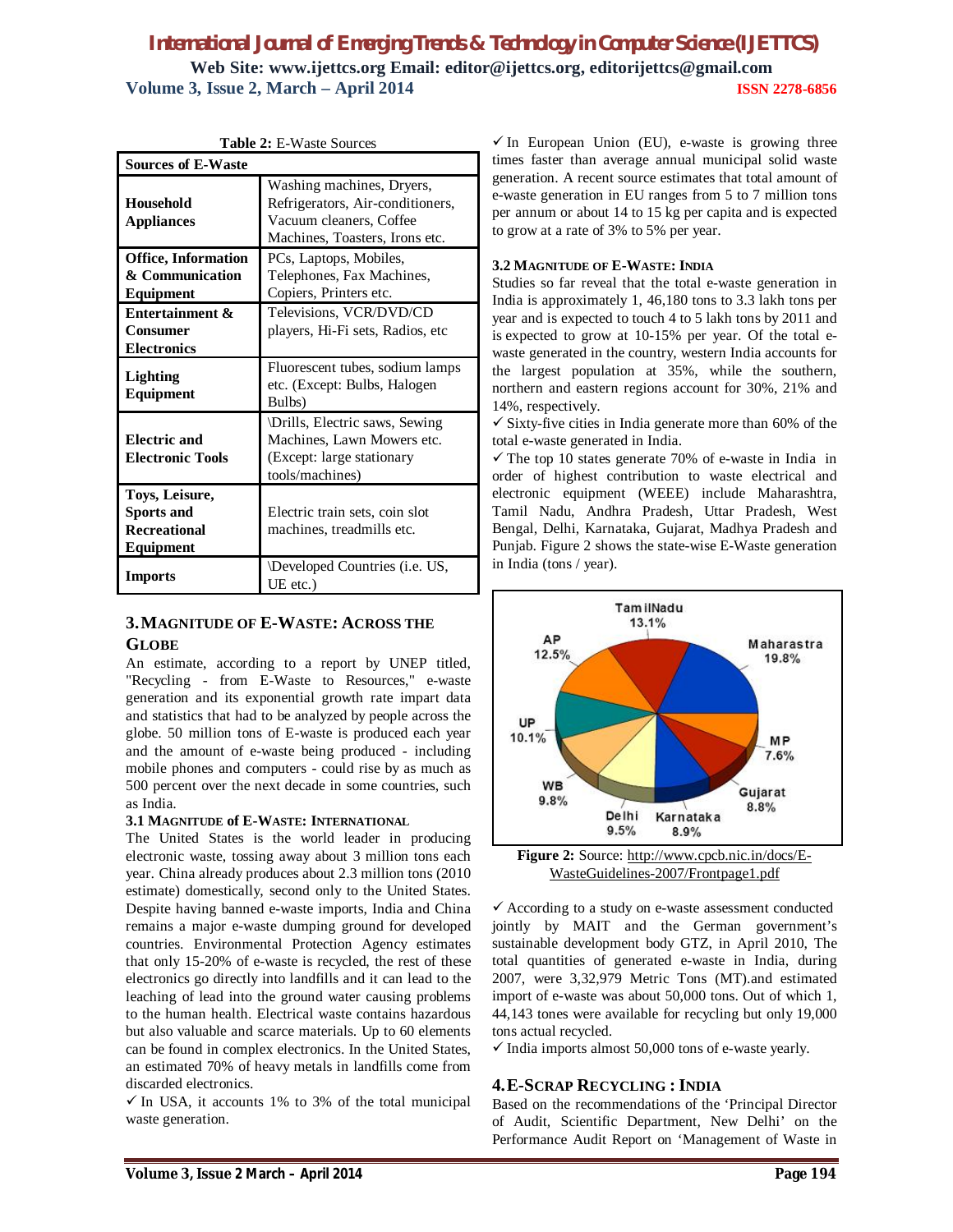India', Ministry of Environment & Forests (MoEF), constituted a committee to evolve 'Road Map' for Management of Wastes including E-waste Management in the Country.

 $\checkmark$  As per information of Central Pollution Control Board (CPCB), there are 36,165 industries in the country generating about 6.2 million Metric Ton (MT) of hazardous waste every year, of which Land fillable waste is 2.7 million MT (49.55%), incinerable 0.41 million MT (6.67%) and Recyclable Hazardous Waste 3.08 million MT (43.78%).

 $\checkmark$  Only 19 % of total waste has been recycled by the formal Sectors and the rest of the E-Waste directly goes to the informal sectors.

Due to lack of awareness, the workers are risking their life and the environment as well. The valuable fractions are processed to directly reusable components and to secondary raw materials in a variety of refining and conditioning processes. No sophisticated machinery or personal protective equipment like Masks or Glove is used for the extraction of different materials. All the work is done by bare hands and only with the help of hammers and screwdrivers. Not only the men, women and children are also routinely involved in these operations. Waste components which does not have any resale or reuse value are openly burnt or disposed off in open dumps. Pollution problems associated with such backyard smelting using crude processes are resulting in fugitive emissions and slag containing heavy metals of health diseases.

#### **4.1 IMPACT ON HEALTH**

Electronic wastes can cause widespread Health damage due to the emissions of toxic materials, poisonous gases and the polluted water. It contains both valuable as well as harmful components: Valuable components include precious metals such as gold, silver, copper, palladium, etc and Harmful substances like lead, cadmium, mercury, beryllium, BFR, polyvinyl chloride and phosphor compounds and hexavalent chromium in one form or the other are present in such wastes that produces several kind of diseases and pollution. According to N.M. Taphani, Regional Officer, Pollution Control Board, this Electronic Waste is highly dangerous for environment and hence should not be disposed with the regular garbage. The Ministry of Environment and Forests (MoEF) of the Government of India has developed a special guide for these issues and problems created by E-Waste. However, the workgroup for these divisions are currently functional only in Bangalore, Mumbai and New Delhi. While the density of e-waste in the country is on the rise, at present there is no well equipped e-waste recycling plant in India, only the informal methods has been used to disposed e-wastes. Table 2 explain the various toxic constituents available in E-waste and their effect on the health in the form of various diseases.

**Table 3:** Source: http://www.ces.iisc.ernet.in/energy/paper/ewaste/ewaste.h tml

| <b>Toxic Elements in Electronic Devices and its Impact health</b>                                                 |                                                                                     |                                                                                                                                                                                                                  |  |
|-------------------------------------------------------------------------------------------------------------------|-------------------------------------------------------------------------------------|------------------------------------------------------------------------------------------------------------------------------------------------------------------------------------------------------------------|--|
| <b>Components</b>                                                                                                 | <b>Toxic</b>                                                                        | <b>Effect</b>                                                                                                                                                                                                    |  |
|                                                                                                                   | <b>Constituents</b>                                                                 |                                                                                                                                                                                                                  |  |
| Cathode ray<br>Tubes (CRTs)<br>/TV                                                                                | Lead oxide and<br>cadmium<br>And Barium<br>(be)                                     | disabilities, behavioral<br>problems, seizures, coma and<br>even death, central and<br>peripheral nervous systems,<br>hemopoietic system,<br>genitourinary system,<br>reproductive systems (male<br>and female). |  |
|                                                                                                                   |                                                                                     | Heart, spleen and Muscle<br>weakness                                                                                                                                                                             |  |
| <b>Batteries</b><br>(Automotive/Alka<br>line/ Button<br>/Nickel-Cadmium<br>Rechargeable/<br>Lithium/<br>computer) | Lead-Acid.<br>mercury,<br>sulfuric acid.<br>cadmium, poly<br>Vinyl<br>Chloride(PVC) | Skin burn, skin allergy,<br>inhaled or ingested, Cancer,<br>fetus, neural damage, blood<br>system and kidney damage,<br>liver                                                                                    |  |
| Old Refrigerators,<br>Heat Pumps and<br>Air Conditioners                                                          | Freon, a<br>chemical<br>known as a<br>Chlorinated<br>Fluorocarbon                   | Each molecule of a CFC can<br>destroy over 100,000<br>molecules of the earth's<br>protective ozone coating,<br>leading increased risk of and<br>sunburn, cataracts and skin<br>cancer                            |  |
| Motor Oil                                                                                                         | Toxic oxide                                                                         | One quart of oil can kill fish<br>in thousands of gallons of<br>water                                                                                                                                            |  |
| <b>Printed Circuit</b><br>Board                                                                                   | Lead and<br>Cadmium                                                                 | Skin burn, blood system and<br>kidney damage                                                                                                                                                                     |  |
| Capacitors and<br><b>Transformers</b>                                                                             | Poly<br>Chlorinated<br>Biphenyls                                                    | inhaled or ingested                                                                                                                                                                                              |  |
| Wires Burning                                                                                                     | Dioxins.<br><b>Bromine</b>                                                          | Inhaled or ingested, air<br>pollution, poisonous co2                                                                                                                                                             |  |

#### **4.2 IMPACT ON ENVIRONMENT**

Electronic wastes can cause widespread environmental damage due to the emissions of toxic materials, poisonous gases and the polluted water.

 $\checkmark$  India is the third biggest greenhouse gas emitter with its contribution standing at 5.3 percent behind countries like China and the USA, the Government said in LokSabha on August 22, 2011. "As per current information available, the countries which are the largest contributor, in percentage term regarding greenhouse gas emissions are China 19.5 per cent, USA 19.2 per cent, India 5.3 per cent, Russia 5.1 per cent, Japan 3.6 per cent and Germany 2.6 per cent," Environment Minister Jayanthi Natarajan said.

 $\checkmark$  According to India Today survey, November 30, 2011 the national ambient air quality standards, the normal annual average for PM10 is 60 microgram per cubic meter. In the last three years, PM10 in Delhi has gone up from 198 in 2008 to 243 in 2009 and 259 in 2010. Even cities surrounding Delhi such as Faridabad and Meerut,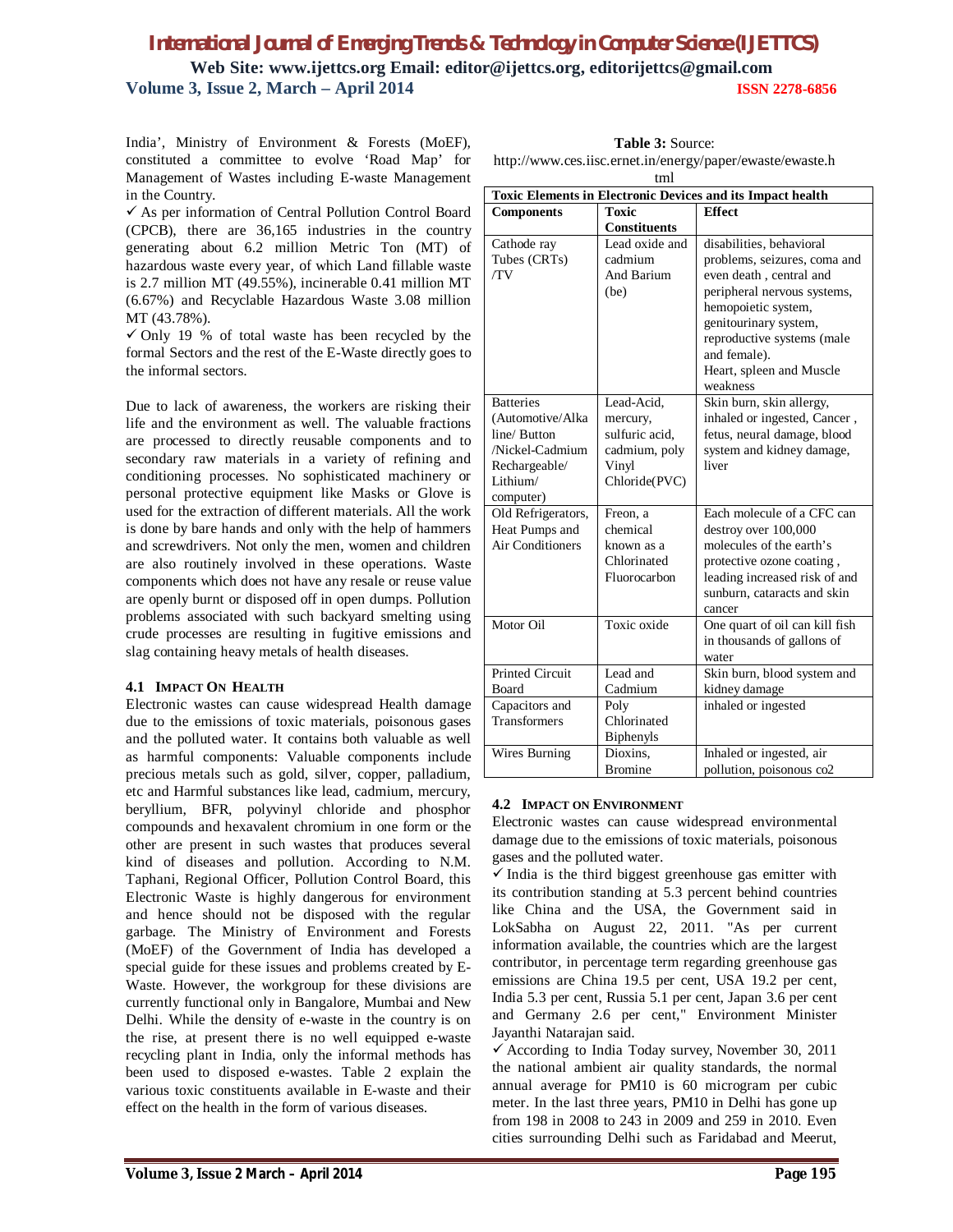where the air quality is monitored, saw an increase in PM10 levels. Available literature shows that the major concerns for human health from exposure to PM10 include respiratory ailments, damage to lung tissue, heart disease, cancer, and premature death. Ironically, other metros appear to have a much cleaner ambient air as compared to Delhi. Mumbai has an annual PM10 average of 94 while Kolkata has 98 and Chennai 59. All three metros saw a marginal decrease in PM10 levels as compared to the previous two years. Other cities which saw a decrease in PM10 levels in 2010 as compared to the previous year include Agra, Bangalore, Pune and Surat. The only cities to have PM10 levels within the national standards are Kochi (36), Madurai (47) and Chennai (59).

#### **4.3 THE PROSPECT FOR FUTURE EMISSIONS**

World carbon dioxide emissions are expected to increase by 1.9 percent annually between 2001 and 2025. Much of the increase in these emissions is expected to occur in the developing world where emerging economies, such as China and India, fuel economic development with fossil energy. Developing countries emissions are expected to grow above the world average at 2.7 percent annually between 2001 and 2025; and surpass emissions of industrialized countries near 2018. The U.S. produces about 25 percent of global carbon dioxide emissions from burning fossil fuels; primarily because our economy is the largest in the world and we meet 85 percent of our energy needs through burning fossil fuels. The U.S. is projected to lower its carbon intensity by 25 percent from 2001 to 2025, and remain below the world average.

#### **5.E-SCRAP STRATEGIES: IN INDIA**

Recycling and reuse of material are the next level of potential options to reduce e-waste (Ramachandra and Saira, 2004). Recovery of metals, plastic, glass and other materials reduces the magnitude of e-waste. It is high time the manufactures, consumers, regulators, municipal authorities, state governments, and policy makers take up the matter seriously so that the different critical elements depicted in Figure 3 is addressed in an integrated manner. Sustainability of e-waste management systems has to be ensured by improving the effectiveness of collection and recycling systems.





The Policy shall address all issues ranging from production and trade to final disposal, including technology transfers for the recycling of electronic waste. Clear regulatory instruments, adequate to control both legal and illegal exports and imports of e-wastes and ensuring their environmentally sound management should be in place. The regulations should prohibit the disposal of e-wastes in municipal landfills and encourage owners and generators of e-wastes to properly recycle the wastes. Manufactures of products must be made financially, physically and legally responsible for their products. A public-private participatory forum (E Waste Agency) of decision making and problem resolution in Ewaste management must be developed. This could be a Working Group comprising Regulatory Agencies, NGOs, Industry Associations, experts etc. to keep pace with the temporal and spatial changes in structure and content of E-waste. This Working Group can be the feedback providing mechanism to the Government that will periodically review the existing rules, plans and strategies for E-waste management. The efforts to improve the situation through regulations, though an important step are usually only modestly effective because of the lack of enforcement. While there has been some progress made in this direction under the pressure of NGO's like Green piece and with the support of agencies such as GTZ, the government in the process of functioning and drafting the strategies and polices which make more difficult to bring all the E-Wastes. The enforcement of regulations is often weak due to lack of resources and underdeveloped legal systems. Penalties for non- compliance and targets for collection or recycling are often used to ensure compliance.

#### **5.1 CONTROLLING AUTHORITIES, DUTIES AND CORRESPONDING RULES:**

E-waste Rules are notified by the Ministry of Environment and Forests (MoEF), Government of India, on the May 12, 2011. The Rules will come into effect from the May 1, 2012. The rules shall apply to every producer, consumer or bulk consumer involved in the manufacture, sale, and purchase and processing of electrical and electronic equipment or components, collection centre, dismantler and recyclers of e-waste. These rules shall apply to every collection centre, dismantler, and recycler of e-waste and shall not apply to  $\checkmark$  Batteries as covered under the batteries rules 2001

 $\checkmark$  Micro, small and medium enterprises act 2006 (27 of 2006) and

 $\checkmark$  Radioactive waste as covered under the provision of atomic energy act 1962(33 of 1962)

**Table 4:** explain authorities and their duties regarding E-

| Waste              |                                |  |  |
|--------------------|--------------------------------|--|--|
| Ministry of        | i. Identification of hazardous |  |  |
| Environment and    | wastes as per Rule 3           |  |  |
| forests, under the | ii. Permission to exporters as |  |  |
| Environment        | per rule $14(3)$               |  |  |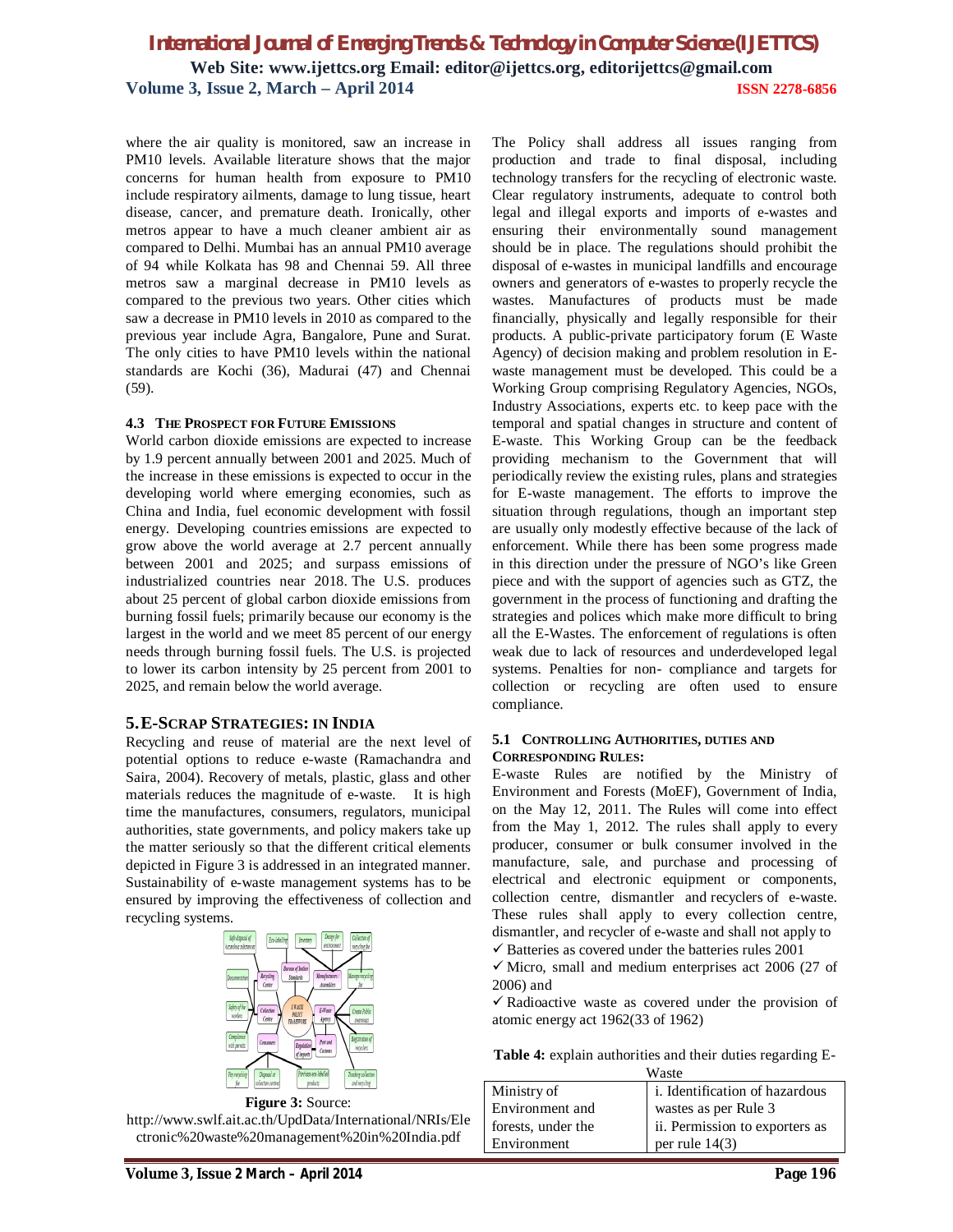| (protection) Act, 1986<br><b>Central Pollution</b><br><b>Control Board</b><br>constituted under the<br>Water (Prevention and<br>Control of Pollution)<br>Act, 1974 | iii. Permission to importers as<br>per Rule $13(3)$<br>i. Coordinate activities of the<br><b>State Pollution Control Boards</b><br>and ensure implementations<br>of the conditions of imports<br>ii. Monitor the compliance of<br>the conditions of<br>authorization, import and<br>export.<br>iii. Conduct training courses<br>for authorities dealing with<br>management of hazardous | $\checkmark$ There is an immediate need for strongle<br>legislative frame work and making them<br>This could be done by introducing spe<br>governing the reuse and recycle as well a<br>of e-waste. Lack of stringent regulations<br>makes dumping a preferred destination for<br>$\checkmark$ Producers of the electronics/electrical eq<br>be made responsible for end of life n<br>electrical/electronic products. Producers s<br>bound to take back their products.<br>$\checkmark$ After the life of the product is over<br>recycled/disposed in an environmentally<br>without health risks. |
|--------------------------------------------------------------------------------------------------------------------------------------------------------------------|-----------------------------------------------------------------------------------------------------------------------------------------------------------------------------------------------------------------------------------------------------------------------------------------------------------------------------------------------------------------------------------------|---------------------------------------------------------------------------------------------------------------------------------------------------------------------------------------------------------------------------------------------------------------------------------------------------------------------------------------------------------------------------------------------------------------------------------------------------------------------------------------------------------------------------------------------------------------------------------------------------|
| <b>State Pollution Control</b>                                                                                                                                     | wastes<br>iv. Recommend standards for<br>treatment, disposal of waste,<br>leachate and specifications of<br>materials<br>v. Recommend procedures for<br>characterization of hazardous<br>wastes<br>i. Grant and renew                                                                                                                                                                   | $\checkmark$ Amendments to the HW (M,H &T)<br>made to bring SEZ areas under its ambit s<br>dumping of e-wastes in SEZs.<br>√ Import of CRT should be banned. A me<br>be established for regulating charity goods<br>its intended destination. Import of equipr<br>permitted only if new.<br>$\checkmark$ A comprehensive national inventorizat<br>needs to be undertaken on a priority basis.                                                                                                                                                                                                     |
| Boards constituted<br>under the Water<br>(Prevention and Control<br>of Pollution) Act, 1974                                                                        | authorization under rule 5(4)<br>and rule 8<br>ii. Monitor the compliance of<br>the various provisions and<br>conditions of authorization<br>iii. Forward the application<br>for imports by importers as<br>per rule $13(1)$<br>iv. To review matters<br>pertaining to identification<br>and notification of disposal<br>sites                                                          | $\checkmark$ The key to effective E-waste mana<br>efficient collection mechanism of the<br>producers of electronic equipment may b<br>have a centralized facility along with a w<br>e-waste collection of their brand, as exte<br>responsibility.<br>$\checkmark$ There is a need to strengthen the in-<br>management of E-waste at CPCB and<br>Development of human, financial and<br>resources is the need of the hour.<br>$\checkmark$ A core group should be constituted for<br>E-waste including representatives from                                                                        |
| Directorate General of<br>Foreign Trade<br>constituted under the<br>Foreign Trade<br>(Development &<br>regulation) Act 1992                                        | i. Grant license as per rule<br>13(5)<br>ii. Refuse license for<br>hazardous wastes prohibited<br>for imports under the<br>Environment (protection) Act,<br>1986                                                                                                                                                                                                                        | of<br>SPCB,<br>Ministry<br>Information<br>Manufacturers Associations and a few com<br>$\checkmark$ Testing/Scanning procedure for good<br>should be established. Port Authority/Cus<br>in terms of scanning of goods at high<br>increased.<br>$\checkmark$ Success stories of international practic                                                                                                                                                                                                                                                                                               |
| Port Authorities and<br><b>Customs Authorities</b><br>under the customs Act,<br>1962                                                                               | i. Verify the documents as per<br>rule $13(6)$<br>ii. Inform the ministry of<br>Environment and Forests,<br>Govt. of India of any illegal<br>traffic as per rule 15<br>iii. Analyze wastes permitted<br>for imports and exports<br>iv. Train officials on the<br>provisions of the Hazardous<br>Wastes Rules and in analysis<br>of hazardous wastes                                     | analyzed and adopted as per the need of<br>speedy and efficient management of E-Was<br>√ Use of Hazardous substances like Cadn<br>Lead and PCB should be reduced with<br>substitution within a given time frame.<br>continuous activity, information needs t<br>updated and disseminated on a regular basi<br>$\checkmark$ Establishment of a clearing house of in:<br>waste assembling and manufacturing i<br>mandated<br>$\checkmark$ The concept of eco-labeling of elect<br>needs to be introduced so that consumers<br>huy electronic goods that cause less pollu-                           |

#### **5.2 RECOMMENDATIONS**

The management of E-waste may be taken up at three levels, viz. Legislative, Administrative and Technological measures.

engthening the more stringent. ecific rules/law us final disposal and awareness, E-waste.

quipments must management of should be rule-

and to get it y safe manner

Rules must be so as to prevent

echanism has to and its route to ment should be

tion of E-waste

agement is an e-waste. The pe mandated to ide network for ended producer

frastructure for d SPCB level. technological

management of MoEF, CPCB Technology, mitted NGOs.

ls at high sea stoms capability seas has to be

ces need to be the country for speedy and efficient management of E-Waste.

nium, Mercury, h raw material This being a to be collected, updated and disseminated on a regular basis.

formation on eis immediately

tronic products s can choose to buy electronic goods that cause less pollution and which are more environment friendly. BIS may be asked to fix these criteria/standards.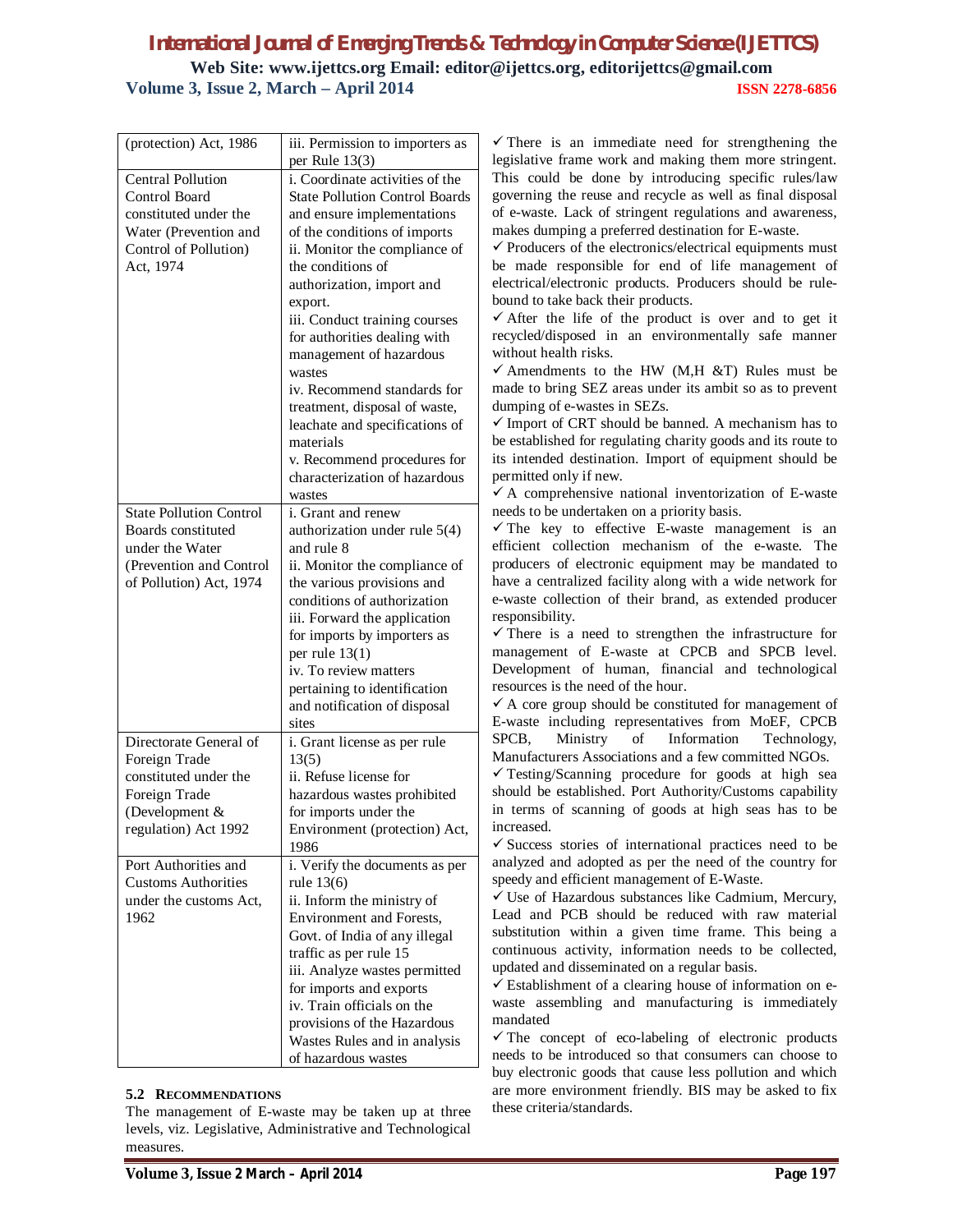There is a need to have more R & D projects on recovery of precious and non ferrous metals in an environmental friendly manner.

 $\checkmark$  Establishment of a model eco-friendly recycling unit integrating all aspects of disassembly and recovery of metals and other material is mandated either in the private or public sector to understand various nuances of recycling and pollution control and disseminate the same.

#### **5.3 ORGANIZATIONAL INVOLVEMENT IN INDIA**

To tackle the big challenge and convert it into the employment opportunity, Government, NGO's and various private organizations looking forward and take initiatives in this direction. The **Cerebra Integrated Technology Ltd. (BSE: 532413),** India's leading total It solution provider announced on 31 August 2010 in Mumbai to setup its unit at Bangalore as India's largest recycling unit with Cemelia Resource Recovery Pvt. Ltd. offering environmental restoration solution for the electronic, electrical and equip firm. The company will be investing Rs. 50 Crore for the proposal unit and aim to achieve a company turnover of Rs. 250 Crore in FY 2013 with a profit margin of 25%. **Wipro:** The environmentalist organization Greenpeace International last September dumped some 500 kilograms of electronic waste outside of Wipro's Bangalore headquarters. The activists said that they had collected the scrapped Wiprobranded computers from recycling yards in Delhi, Bangalore and Chennai. **Trishyiraya Recycling India Private Limited: TPL** is a wholly owned Indian subsidiary of SIMS Recycling Solutions. SIMS group is a USD 8.0 billion corporation having facilities in over 200 locations across the globe. Radha Industry (world's largest and fastest growing manufacturing industry - Radha, 2002; DIT, 2003) HCL, Tata Teleservices, HP and Nokia and many other organization are also planning.

#### **6.E-SCRAP FUTURE PROSPECT IN INDIA:**

E-waste, with the rapid scientific progress has been made and new frontiers reached with the advent of the  $21<sup>st</sup>$ century. Progress has brought with it some problems, viz. large quantities of Non-Decomposable Electronic Dump/Wastage; this is acquiring monstrous proportions. According to a study by the government of India, it has been found that the amount of E waste in the country is growing at 10-15% per year and 95% of it will end up in urban slums – 434000 metric tons. According to a new UN report released in Bali, Indonesia by 2020, India's ewaste from old computers will jump 500% from 2007 levels, whereas South Africa and China will witness a 200-400% rise in computer-related waste. The rapidly growing mobile telephony in India will take its toll by 2020 when e-waste from discarded phones will grow 18 times from 2007 levels, a period during which China is estimated to see a seven-fold rise in the electronic waste from mobile phones and as result India becoming a global dumping ground.

 $\checkmark$  According to Central Pollution Control Board during 2005, 1.347 lakh MT of e-waste was generated in the country. Which is expected to increase to about 8.0 lakh MT by 2012.Considering the growth rate, the volume of e-waste will reach nearly 0.7 million MT by 2015 and 2 million MT by 2025. Figure 4 shows the Estimated Growth of E-Waste in India.



#### **6.1 FUTURE PROSPECT OF THE GREEN GLOBE**

UN environmental conference in Cartagena, Colombia, attended by more than 170 countries in October 2011, has agreed to accelerate a global ban on the export of hazardous waste including that sent for recycling, from leaving wealthy countries destined for developing countries.

## **7.CONCLUSION**

India can play a leadership role on the global stage and emerge as the third largest economy in the world after the US and China. Despite a booming economy, India ranks poorly on poverty. Therefore India need to catch-up in various areas and also need an urgent approach to manage the e-waste hazard by technical and policy-level interventions, implementation and capacity building and increase in public awareness such that it can convert this challenge into an opportunity to show the world that India is ready to deal with future problems and can set global credible standards concerning environmental and health issues.

## **References**

- **[1]** Sardinia 2007, Eleventh International Waste Management and Landfill Symposium, Last accessed on June  $17<sup>th</sup>$ , 2011 Available from: http://www.swlf.ait.ac.th/UpdData/International/NRI s/Electronic%20waste%20management%20in%20In dia.pdf
- **[2]** Available from: http://www.ncbi.nlm.nih.gov/pmc/articles/PMC2796  $\frac{756}{ }$  [Last accessed on June 17<sup>th</sup>, 2011]
- **[3]** Ministry of Environment and Forests (Moef), New Delhi March, 2010